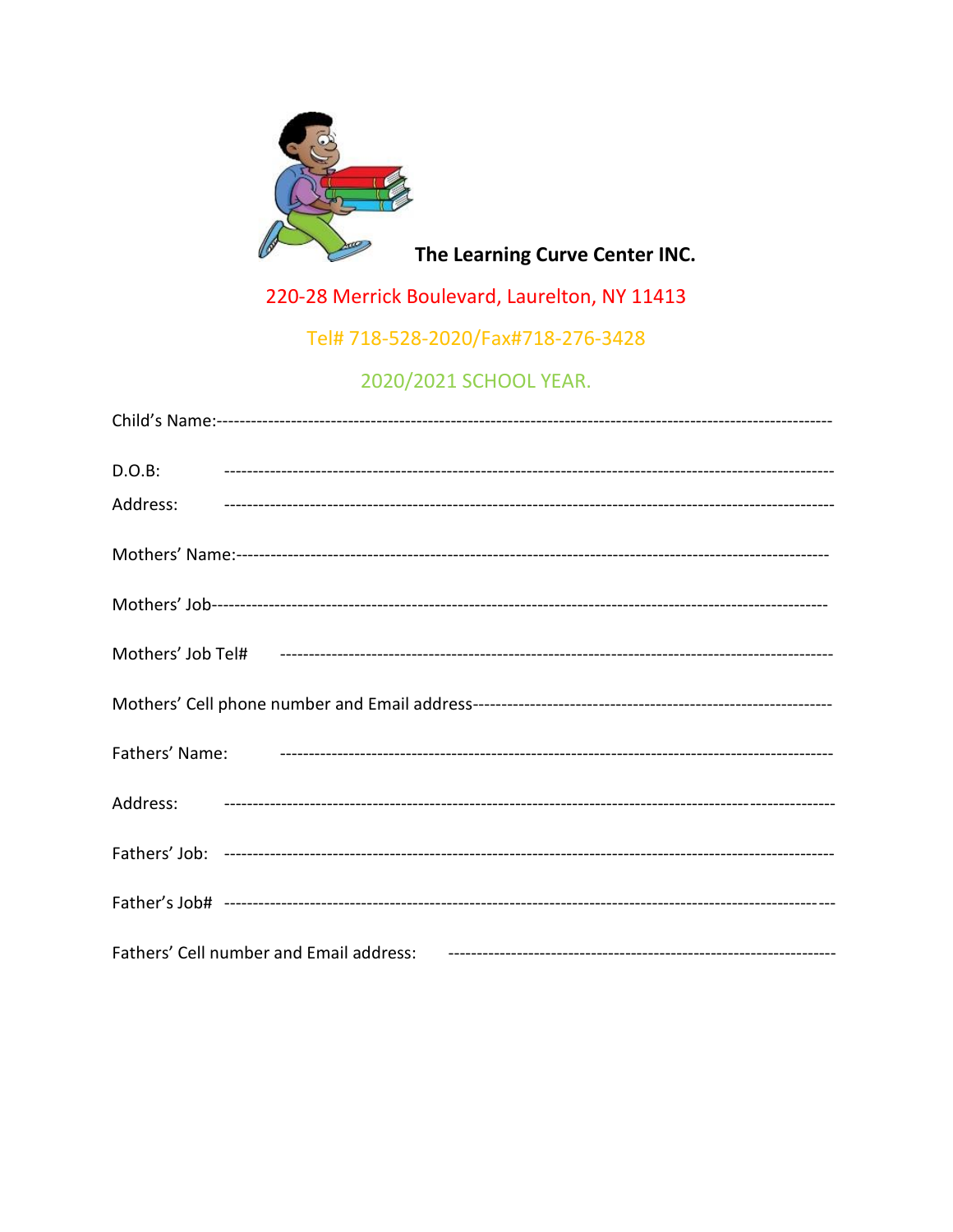# **EMERGENCY CONTACTS**

Please include names of persons other than mother or father in this Emergency contact sheet.

### **Emergency Contact One:**

| Name of Person:         |  |
|-------------------------|--|
| Address:                |  |
| Tel# and Email address: |  |
| Relationship to Child:  |  |

#### **Emergency Contact Two:**

| Name of Person:               |  |
|-------------------------------|--|
| Address:                      |  |
| Telephone# and Email address: |  |
| Relationship to Child:        |  |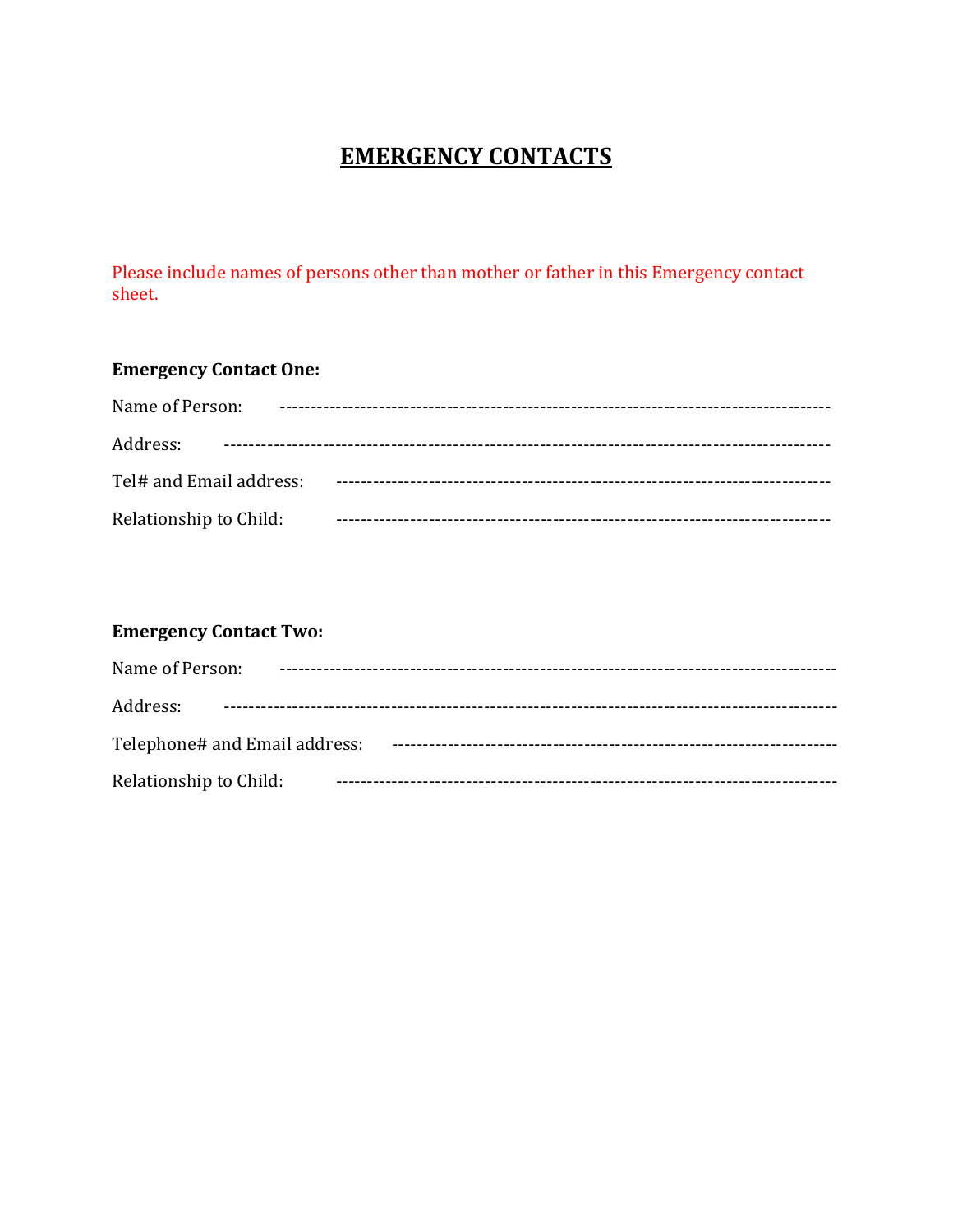## **THE LEARNING CURVE CENTER AGREEMENT**

The Learning Curve Pre-School will provide your child with the necessary skill for functioning effectively in today's society. Your child will be provided with a healthy Breakfast, Lunch and Snack.

You will be expected to drop off and pick up your child each day in a timely manner. Failure to pick our child up before the closing time of 7:00pm, will result in you having to pay the mandatory late fee of \$1.00 for every minute that you are late, **IN CASH. THERE WILL NO EXCEPTIONS TO THIS RULE.**

**The Learning Curve Pre-School reserves the right to dismiss/terminate a child who exhibits challenging behavior on a continuous basis. The child's parents will be given one week's notice to withdraw their child from the Center. This action will only be taken once we have exhausted every possible avenue to deal with such behavior.**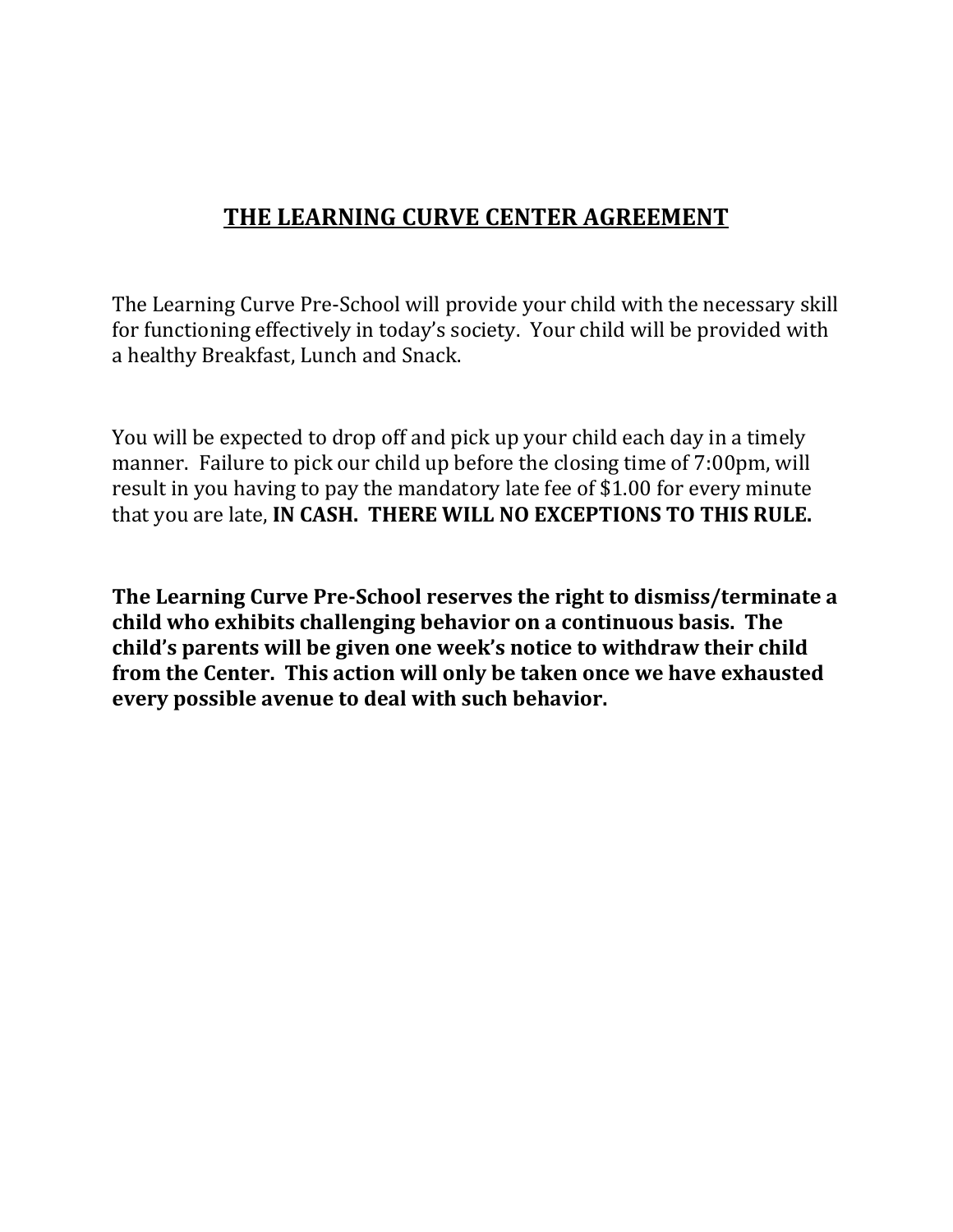#### **DISCIPLINARY AGREEMENT FOR THE LEARNING CURVE CENTER INC.,**

No child attending The Learning Curve Pre-School will be disciplined by means of corporal punishment. We encourage positive redirection. Positive discipline teaches children where limits are set, how to maintain control of their bodies, and how to problem solve in the event of a conflict. We encourage children to empathize with one another's feelings and see the results of their actions. We discourage inappropriate behavior. We use positive reenforcement. "Time Out" is our last resort. Any child that is put in time out is always supervised by a teacher and shall remain in time out only 1 minute per age of the child. When time out is over, it is explained to the child why time out occurred and what correct behavior is expected. No child is subjected to corporal punishment or physical discipline at any time. Discipline shall never be related to food, rest, or toileting.

We will make every effort to work with parents of children having difficulties in child care. Behavior of children which disrupts normal classroom group activities on a frequent or extended basis may indicate physical or emotional problems requiring attention of a processional specialist. The teacher and/or Director, with parental consent, will take the necessary steps to refer the child to the necessary professional specialist.